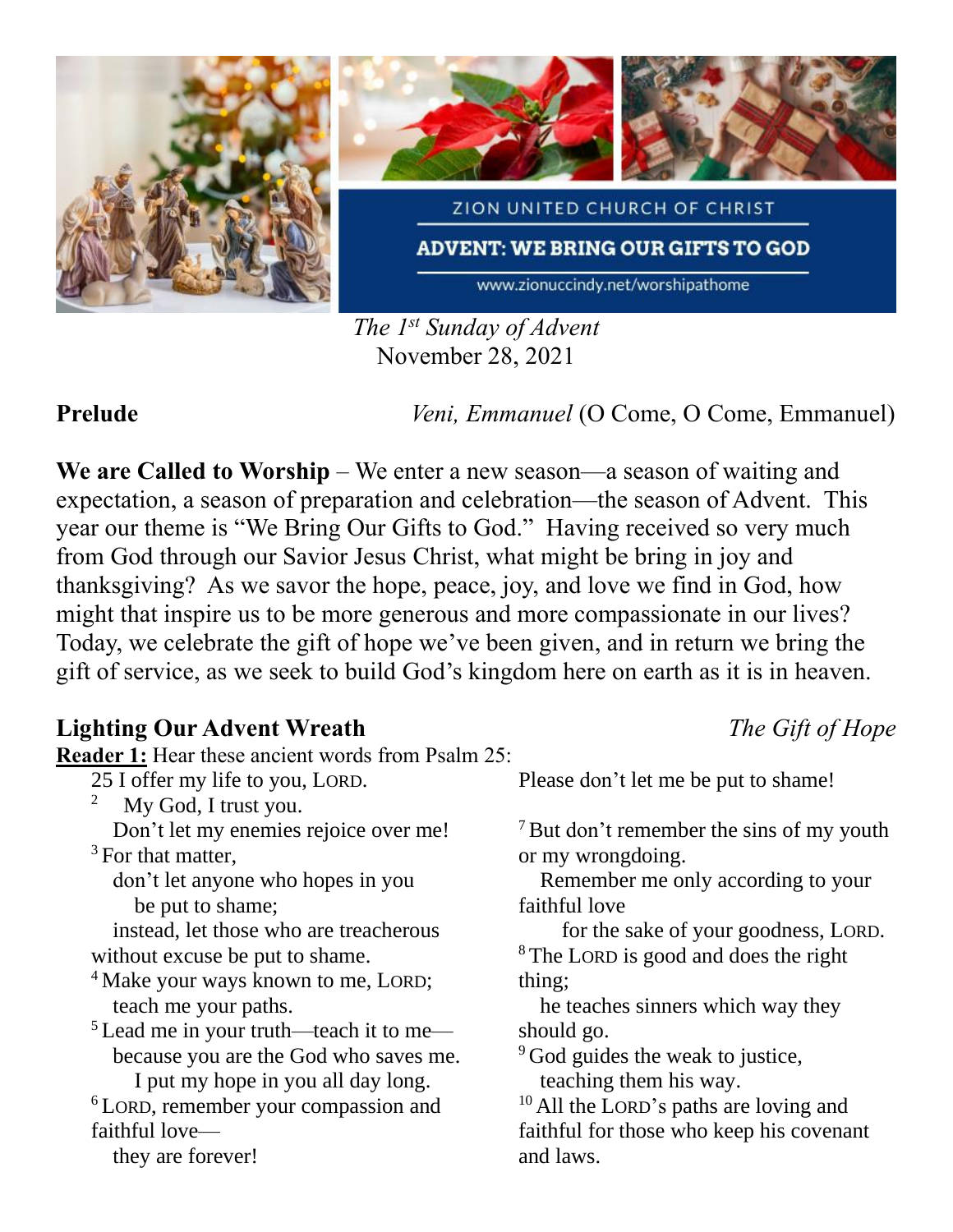**Reader 2:** At last, the end of yet another year is near! **Reader 3:** It's amazing how quickly this year crept on; how slowly it sped by. **Reader 2:** In this hemisphere, the days are getting shorter. **Reader 3:** and the nights are growing colder. **Reader 2:** We are ready to receive the wisdom hiding in the darkest of nights. **Reader 3:** We are eager to experience the warm embrace of brand-new days. **Reader 2:** We long for the sustaining hope that will usher us into all that lies ahead. **Reader 3:** We await the arrival of the One who shows us new ways of being. **Reader 2:** New ways that draw us nearer to God and each other. **Reader 3:** New ways that illuminate God-with-us in every circumstance. **Reader 2:** Good new, great joy, all the people! (Rader 1: *lights the first BLUE Advent candle*)

**Reader 3:** Today we receive God's gift of HOPE with longing and expectation.

## **Sharing Our Joys and Concerns**

*You are welcome to send prayer requests to Pastor Sarah. Spend a few moments connecting with God and lifting up your prayers.*

## **A Time of Prayer**

**The Lord's Prayer** (unison)—Our Father, who art in heaven, hallowed be thy name, thy kingdom come, thy will be done, on earth as it is in heaven. Give us this day our daily bread. And forgive us our debts, as we forgive our debtors. And lead us not into temptation, but deliver us from evil. For thine is the kingdom, and the power, and the glory, forever. Amen.

## **Choir** *Thou Didst Leave Thy Throne*

### **We Hear God's Word** Luke 21:25-36 *(NRSV)*

25 'There will be signs in the sun, the moon, and the stars, and on the earth distress among nations confused by the roaring of the sea and the waves. <sup>26</sup>People will faint from fear and foreboding of what is coming upon the world, for the powers of the heavens will be shaken. <sup>27</sup>Then they will see "the Son of Man coming in a cloud" with power and great glory.  $^{28}$ Now when these things begin to take place, stand up and raise your heads, because your redemption is drawing near.'

29 Then he told them a parable: 'Look at the fig tree and all the trees;  $30$ as soon as they sprout leaves you can see for yourselves and know that summer is already near.  $31$ So also, when you see these things taking place, you know that the kingdom of God is near. <sup>32</sup>Truly I tell you, this generation will not pass away until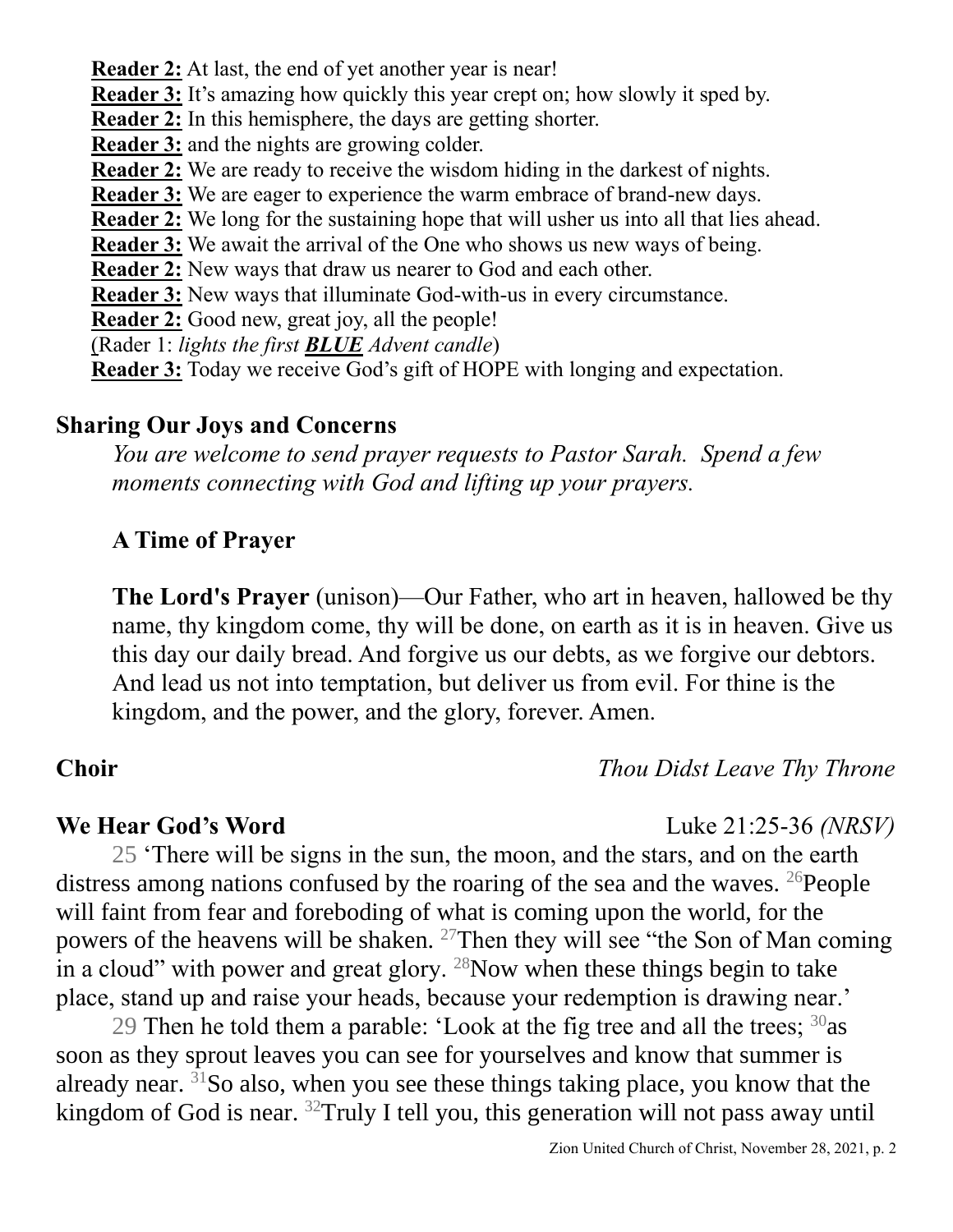all things have taken place.  $33$  Heaven and earth will pass away, but my words will not pass away.

34 'Be on guard so that your hearts are not weighed down with dissipation and drunkenness and the worries of this life, and that day does not catch you unexpectedly,  $35$  like a trap. For it will come upon all who live on the face of the whole earth.  $36Be$  alert at all times, praying that you may have the strength to escape all these things that will take place, and to stand before the Son of Man.'

**Meditation** *The Gift of Service*

## **We Respond to God's Word with Our Giving**

**Invitation—**Those who keep God's covenant and decrees walk in the paths of steadfast love and faithfulness. It is right to share our blessings in a world where justice for many is still but a dream, and mercy is but a hope seen from afar. With thankful hearts, let us joyfully share our gifts in gratitude to our  $God.~~$ 

**Angel Tree Gifts**— We are so grateful for everyone who was able to bring in Christmas Gifts for Hands for Hope and the Department of Child Services. Hands for Hope works to provide foster families with love and support, as they take on this big commitment of caring for children in need of safe and welcoming homes. You made it possible for foster parents to provide their kids with a joyful Christmas this year and touched the lives of four beloved kids. We pray that these gifts bring comfort and joy this Christmas.

**November Benevolence**— Our Church's Wider Mission is the main offering that goes to support the ministry of the United Church of Christ, both at our local conference level and for the whole denomination. Your generous gifts to this ministry enable to the UCC to love and serve like Jesus (Indiana-Kentucky Conference Mission) and to create a just world for all (UCC Vision).

You can mail your offerings to our office or give online at www.zionuccindy.net/donate

# **A Doxology for Advent** By *Rev. Scott Cervas, to the tune of Greensleeves*

These gifts we joyfully bring to you,